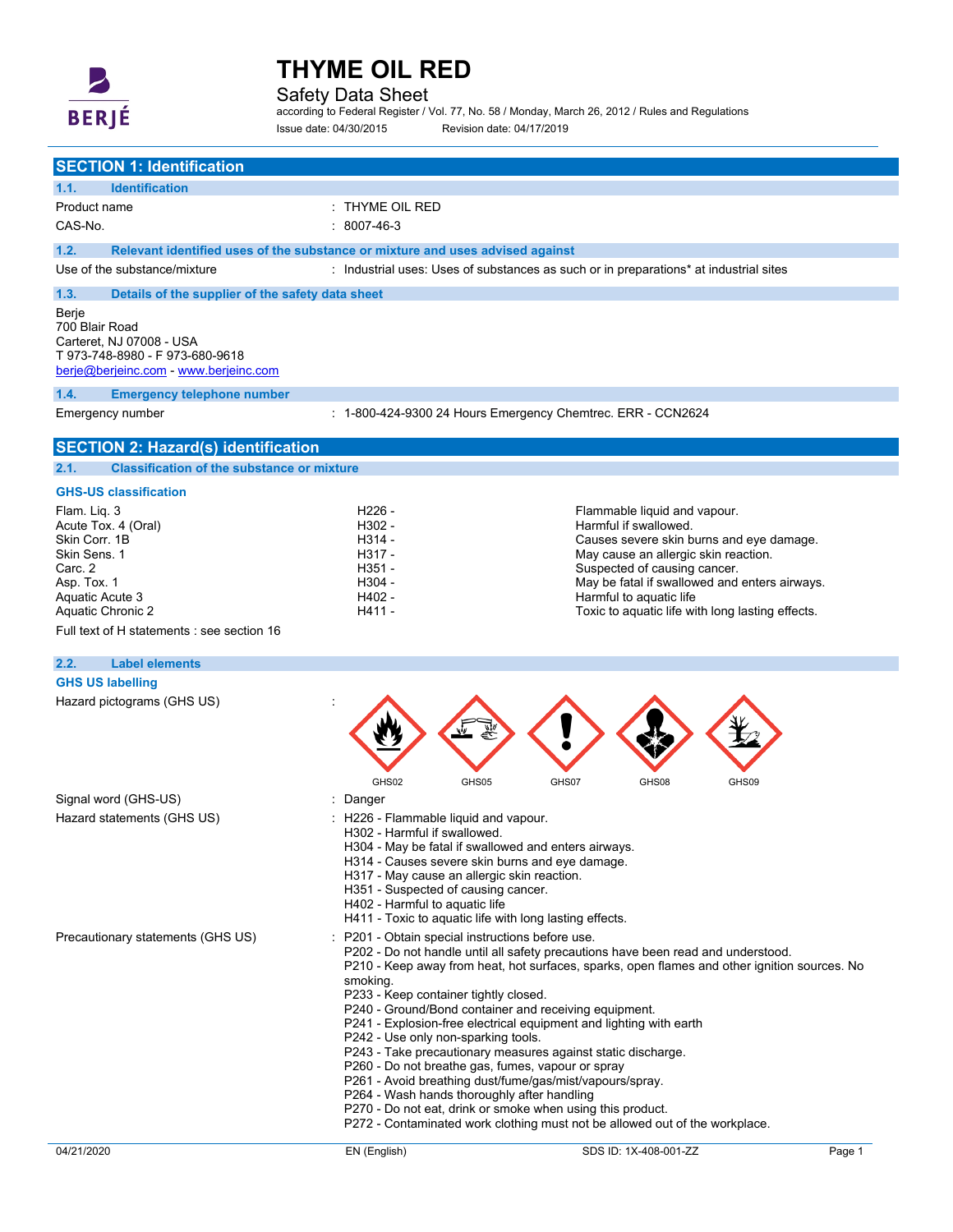Safety Data Sheet

according to Federal Register / Vol. 77, No. 58 / Monday, March 26, 2012 / Rules and Regulations

|                |                                                              | P273 - Avoid release to the environment.<br>P280 - Wear protective gloves/protective clothing/eye protection<br>P301+P310 - IF SWALLOWED: Immediately call a POISON CENTER/doctor<br>P301+P312 - IF SWALLOWED: Call a POISON CENTER/doctor if you feel unwell.<br>P301+P330+P331 - If swallowed: rinse mouth. Do NOT induce vomiting.<br>P302+P352 - IF ON SKIN: Wash with plenty of water/<br>P303+P361+P353 - If on skin (or hair): Take off immediately all contaminated clothing. Rinse<br>skin with water/shower.<br>P304+P340 - If inhaled: Remove person to fresh air and keep comfortable for breathing.<br>P305+P351+P338 - IF IN EYES: Rinse cautiously with water for several minutes. Remove<br>contact lenses, if present and easy to do. Continue rinsing.<br>P308+P313 - If exposed or concerned: Get medical advice/attention.<br>P310 - Immediately call a POISON CENTER/doctor.<br>P321 - Specific treatment (see supplemental first aid instruction on this label).<br>P330 - Rinse mouth.<br>P331 - Do NOT induce vomiting.<br>P333+P313 - If skin irritation or rash occurs: Get medical advice/attention.<br>P363 - Wash contaminated clothing before reuse.<br>P370+P378 - In case of fire: Use media other than water to extinguish.<br>P391 - Collect spillage.<br>P403+P235 - Store in a well-ventilated place. Keep cool.<br>P405 - Store locked up.<br>P501 - Dispose in a safe manner in accordance with local/national regulations |
|----------------|--------------------------------------------------------------|------------------------------------------------------------------------------------------------------------------------------------------------------------------------------------------------------------------------------------------------------------------------------------------------------------------------------------------------------------------------------------------------------------------------------------------------------------------------------------------------------------------------------------------------------------------------------------------------------------------------------------------------------------------------------------------------------------------------------------------------------------------------------------------------------------------------------------------------------------------------------------------------------------------------------------------------------------------------------------------------------------------------------------------------------------------------------------------------------------------------------------------------------------------------------------------------------------------------------------------------------------------------------------------------------------------------------------------------------------------------------------------------------------------------------------------------------------------|
| 2.3.           | <b>Other hazards</b>                                         |                                                                                                                                                                                                                                                                                                                                                                                                                                                                                                                                                                                                                                                                                                                                                                                                                                                                                                                                                                                                                                                                                                                                                                                                                                                                                                                                                                                                                                                                  |
|                | No additional information available                          |                                                                                                                                                                                                                                                                                                                                                                                                                                                                                                                                                                                                                                                                                                                                                                                                                                                                                                                                                                                                                                                                                                                                                                                                                                                                                                                                                                                                                                                                  |
| 2.4.           | <b>Unknown acute toxicity (GHS US)</b>                       |                                                                                                                                                                                                                                                                                                                                                                                                                                                                                                                                                                                                                                                                                                                                                                                                                                                                                                                                                                                                                                                                                                                                                                                                                                                                                                                                                                                                                                                                  |
| Not applicable |                                                              |                                                                                                                                                                                                                                                                                                                                                                                                                                                                                                                                                                                                                                                                                                                                                                                                                                                                                                                                                                                                                                                                                                                                                                                                                                                                                                                                                                                                                                                                  |
|                | <b>CECTION</b> 2. Commonition linformation on increalization |                                                                                                                                                                                                                                                                                                                                                                                                                                                                                                                                                                                                                                                                                                                                                                                                                                                                                                                                                                                                                                                                                                                                                                                                                                                                                                                                                                                                                                                                  |

**SECTION 3: Composition/information on ingredients**

**3.1. Substances** Not applicable

**3.2. Mixtures**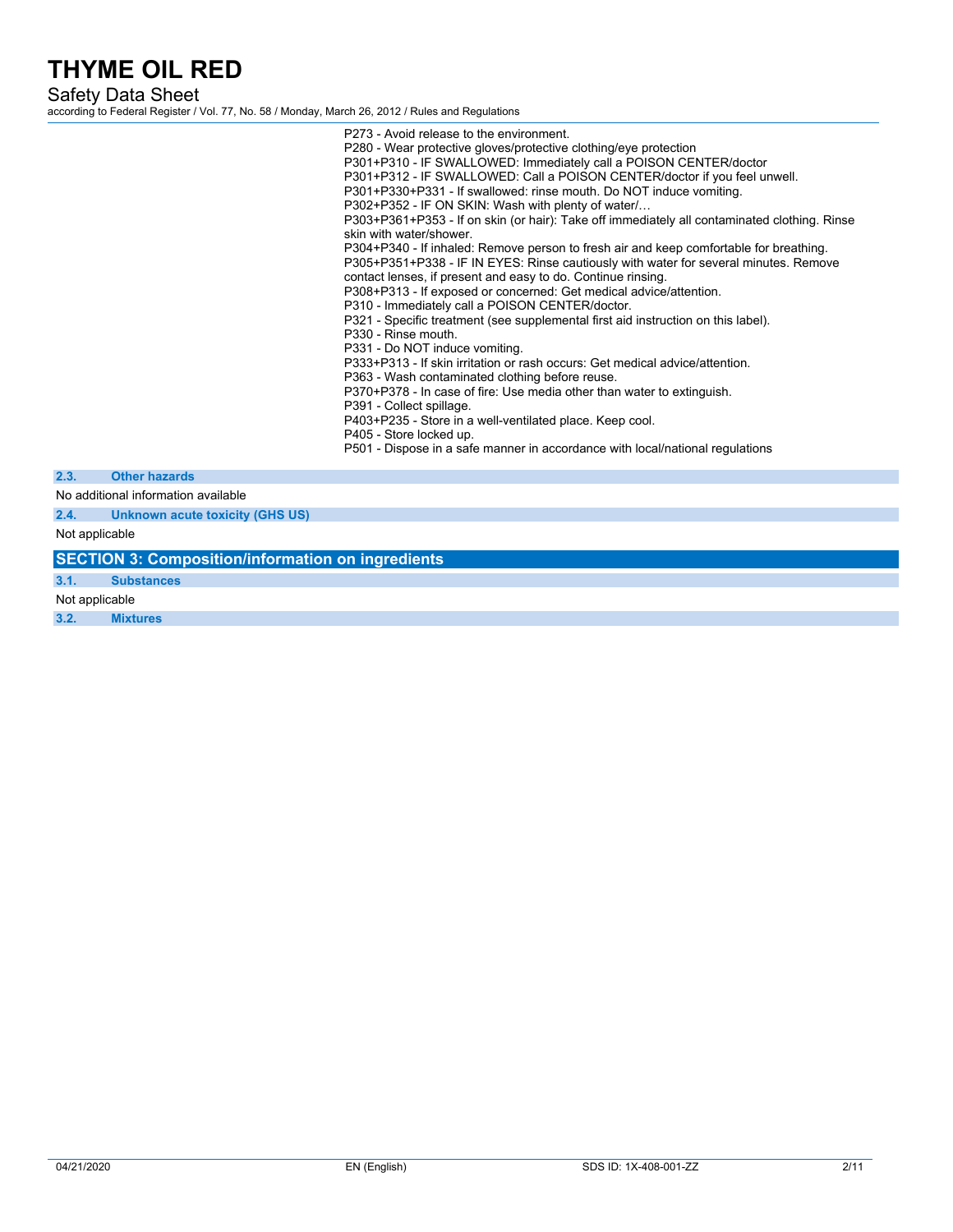### Safety Data Sheet

according to Federal Register / Vol. 77, No. 58 / Monday, March 26, 2012 / Rules and Regulations

| <b>Name</b>            | <b>Product identifier</b> | $\%$       | <b>GHS-US classification</b>                                                                                             |
|------------------------|---------------------------|------------|--------------------------------------------------------------------------------------------------------------------------|
| Thymol                 | (CAS-No.) 89-83-8         | $50 - 65$  | Acute Tox. 4 (Oral), H302<br>Skin Corr. 1B. H314<br>Aquatic Chronic 2, H411                                              |
| p-Cymene               | (CAS-No.) 99-87-6         | $10 - 25$  | Flam. Liq. 3, H226<br>Asp. Tox. 1, H304<br>Aquatic Chronic 2, H411                                                       |
| <b>GAMMA TERPINENE</b> | (CAS-No.) 99-85-4         | $10 - 25$  | Flam. Lig. 3, H226<br>Repr. 2, H361<br>Asp. Tox. 1, H304                                                                 |
| Carvacrol              | (CAS-No.) 499-75-2        | $1 - 5$    | Acute Tox. 4 (Oral), H302<br>Skin Irrit. 2, H315<br>Eye Irrit. 2, H319<br>Skin Sens. 1B, H317                            |
| Linalool               | (CAS-No.) 78-70-6         | $1 - 5$    | Flam. Lig. 4, H227<br>Skin Irrit. 2, H315<br>Eye Irrit. 2, H319<br>Skin Sens. 1B, H317                                   |
| CARYOPHYLLENE          | (CAS-No.) 87-44-5         | $1 - 5$    | Skin Sens. 1B, H317<br>Asp. Tox. 1, H304<br>Aquatic Chronic 4, H413                                                      |
| Myrcene                | (CAS-No.) 123-35-3        | $1 - 5$    | Flam. Lig. 3, H226<br>Skin Irrit. 2, H315<br>Eye Irrit. 2, H319<br>Carc. 2, H351<br>STOT SE 3, H335<br>Asp. Tox. 1, H304 |
| TERPINENE-4-OL         | (CAS-No.) 562-74-3        | $1 - 5$    | Acute Tox. 4 (Oral), H302<br>Skin Irrit. 2, H315<br>Eye Irrit. 2, H319                                                   |
| alpha-Pinene           | (CAS-No.) 80-56-8         | $0.97 - 1$ | Flam. Lig. 3. H226<br>Skin Irrit. 2, H315<br>Skin Sens. 1B, H317<br>Asp. Tox. 1, H304                                    |
| <b>TERPINENE ALPHA</b> | (CAS-No.) 99-86-5         | $1 - 5$    | Flam. Lig. 3, H226<br>Acute Tox. 4 (Oral), H302<br>Asp. Tox. 1, H304<br>Aquatic Chronic 2, H411                          |

#### Full text of H-statements: see section 16

| <b>SECTION 4: First aid measures</b>                                |                                                                                                                                                                                                                                                                                                                                                   |
|---------------------------------------------------------------------|---------------------------------------------------------------------------------------------------------------------------------------------------------------------------------------------------------------------------------------------------------------------------------------------------------------------------------------------------|
| <b>Description of first aid measures</b><br>4.1.                    |                                                                                                                                                                                                                                                                                                                                                   |
| First-aid measures general                                          | : Never give anything by mouth to an unconscious person. If you feel unwell, seek medical<br>advice (show the label where possible).                                                                                                                                                                                                              |
| First-aid measures after inhalation                                 | : Remove person to fresh air and keep comfortable for breathing. Immediately call a POISON<br>CENTER/doctor                                                                                                                                                                                                                                       |
| First-aid measures after skin contact                               | : Take off immediately all contaminated clothing. Rinse skin with water/shower. Immediately call<br>a POISON CENTER/doctor. Wash with plenty of water/ If skin irritation or rash occurs: Get<br>medical advice/attention. Specific treatment (see supplemental first aid instruction on this<br>label). Wash contaminated clothing before reuse. |
| First-aid measures after eye contact                                | : Rinse cautiously with water for several minutes. Remove contact lenses, if present and easy to<br>do. Continue rinsing. Immediately call a POISON CENTER/doctor.                                                                                                                                                                                |
| First-aid measures after ingestion                                  | : Rinse mouth. Call a POISON CENTER/doctor if you feel unwell. Do NOT induce vomiting.<br>Immediately call a POISON CENTER/doctor.                                                                                                                                                                                                                |
| 4.2.<br>Most important symptoms and effects, both acute and delayed |                                                                                                                                                                                                                                                                                                                                                   |
| Symptoms/effects                                                    | : Causes severe skin burns and eye damage.                                                                                                                                                                                                                                                                                                        |
| Symptoms/effects after inhalation                                   | : May cause an allergic skin reaction.                                                                                                                                                                                                                                                                                                            |
| Symptoms/effects after eye contact                                  | : Causes serious eye damage.                                                                                                                                                                                                                                                                                                                      |
| Symptoms/effects after ingestion                                    | : Swallowing a small quantity of this material will result in serious health hazard. May be fatal if<br>swallowed and enters airways.                                                                                                                                                                                                             |

#### **4.3. Indication of any immediate medical attention and special treatment needed**

No additional information available

|      | <b>SECTION 5: Firefighting measures</b> |                                                                             |
|------|-----------------------------------------|-----------------------------------------------------------------------------|
| 5.1. | <b>Extinguishing media</b>              |                                                                             |
|      | Suitable extinguishing media            | : dry chemical powder. Foam. Dry powder. Carbon dioxide. Water spray. Sand. |
|      | Unsuitable extinguishing media          | : Do not use a heavy water stream.                                          |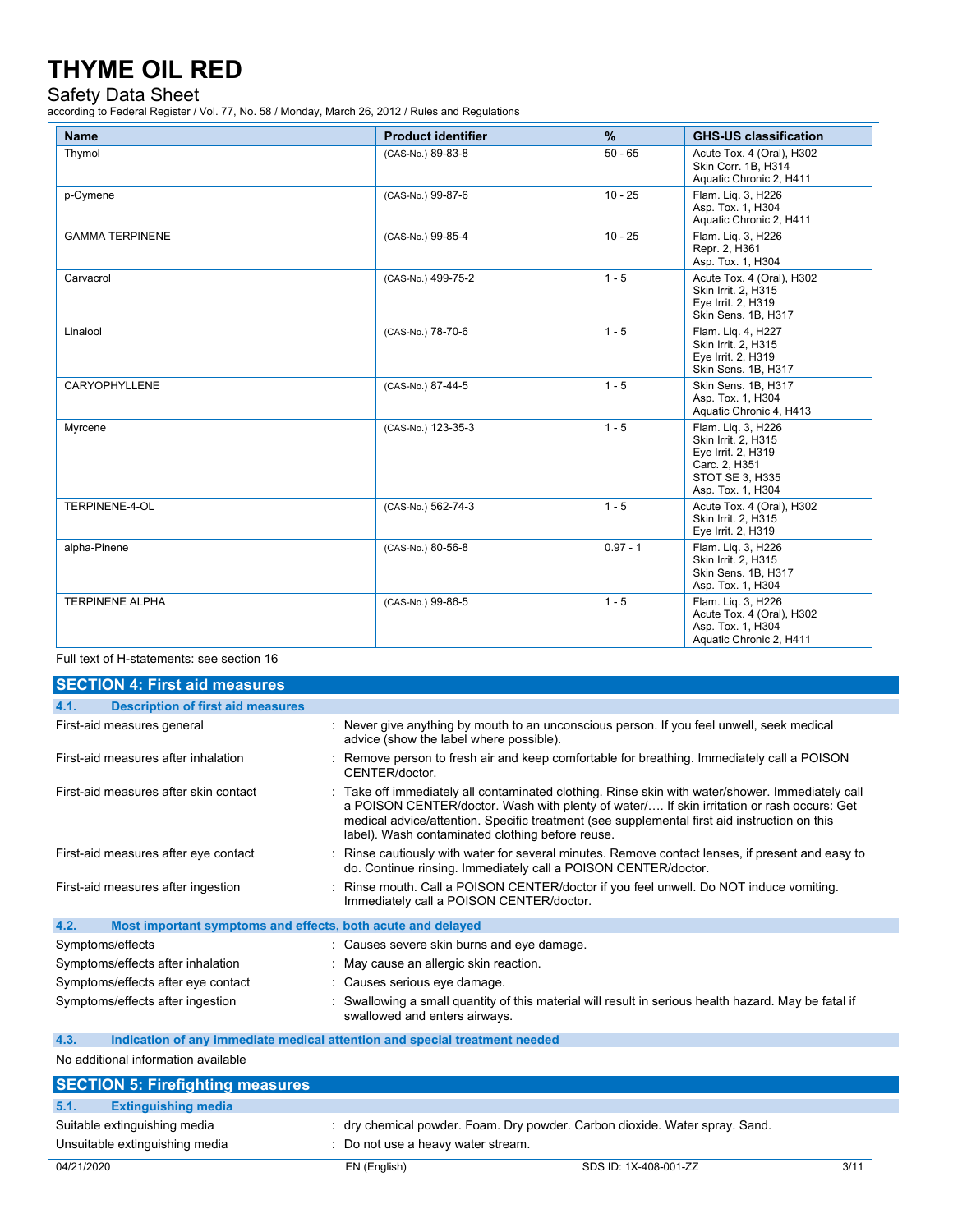### Safety Data Sheet

according to Federal Register / Vol. 77, No. 58 / Monday, March 26, 2012 / Rules and Regulations

| 5.2.                                                                 | Special hazards arising from the substance or mixture               |                                                                                                                                                                                                                                                                                                                                                                                                                           |
|----------------------------------------------------------------------|---------------------------------------------------------------------|---------------------------------------------------------------------------------------------------------------------------------------------------------------------------------------------------------------------------------------------------------------------------------------------------------------------------------------------------------------------------------------------------------------------------|
| Fire hazard                                                          |                                                                     | : Flammable liquid and vapour.                                                                                                                                                                                                                                                                                                                                                                                            |
| Explosion hazard                                                     |                                                                     | : May form flammable/explosive vapour-air mixture.                                                                                                                                                                                                                                                                                                                                                                        |
| Reactivity                                                           |                                                                     | : Thermal decomposition generates : Corrosive vapours.                                                                                                                                                                                                                                                                                                                                                                    |
| 5.3.                                                                 | <b>Advice for firefighters</b>                                      |                                                                                                                                                                                                                                                                                                                                                                                                                           |
|                                                                      | Firefighting instructions                                           | : Use water spray or fog for cooling exposed containers. Exercise caution when fighting any<br>chemical fire. Prevent fire fighting water from entering the environment.                                                                                                                                                                                                                                                  |
|                                                                      | Protection during firefighting                                      | : Do not enter fire area without proper protective equipment, including respiratory protection.                                                                                                                                                                                                                                                                                                                           |
|                                                                      | <b>SECTION 6: Accidental release measures</b>                       |                                                                                                                                                                                                                                                                                                                                                                                                                           |
| 6.1.                                                                 | Personal precautions, protective equipment and emergency procedures |                                                                                                                                                                                                                                                                                                                                                                                                                           |
|                                                                      | General measures                                                    | : Remove ignition sources. Use special care to avoid static electric charges. No open flames. No<br>smoking.                                                                                                                                                                                                                                                                                                              |
| 6.1.1.                                                               | For non-emergency personnel                                         |                                                                                                                                                                                                                                                                                                                                                                                                                           |
|                                                                      | <b>Emergency procedures</b>                                         | : Evacuate unnecessary personnel.                                                                                                                                                                                                                                                                                                                                                                                         |
| 6.1.2.                                                               | For emergency responders                                            |                                                                                                                                                                                                                                                                                                                                                                                                                           |
|                                                                      | Protective equipment                                                | : Equip cleanup crew with proper protection.                                                                                                                                                                                                                                                                                                                                                                              |
|                                                                      | Emergency procedures                                                | : Ventilate area.                                                                                                                                                                                                                                                                                                                                                                                                         |
| 6.2.                                                                 | <b>Environmental precautions</b>                                    |                                                                                                                                                                                                                                                                                                                                                                                                                           |
|                                                                      |                                                                     | Prevent entry to sewers and public waters. Notify authorities if liquid enters sewers or public waters. Avoid release to the environment.                                                                                                                                                                                                                                                                                 |
| 6.3.                                                                 | Methods and material for containment and cleaning up                |                                                                                                                                                                                                                                                                                                                                                                                                                           |
|                                                                      | Methods for cleaning up                                             | : Soak up spills with inert solids, such as clay or diatomaceous earth as soon as possible. Collect<br>spillage. Store away from other materials.                                                                                                                                                                                                                                                                         |
| 6.4.                                                                 | <b>Reference to other sections</b>                                  |                                                                                                                                                                                                                                                                                                                                                                                                                           |
|                                                                      | See Heading 8. Exposure controls and personal protection.           |                                                                                                                                                                                                                                                                                                                                                                                                                           |
|                                                                      | <b>SECTION 7: Handling and storage</b>                              |                                                                                                                                                                                                                                                                                                                                                                                                                           |
| 7.1.                                                                 | <b>Precautions for safe handling</b>                                |                                                                                                                                                                                                                                                                                                                                                                                                                           |
|                                                                      | Additional hazards when processed                                   | : Handle empty containers with care because residual vapours are flammable.                                                                                                                                                                                                                                                                                                                                               |
|                                                                      | Precautions for safe handling                                       | : Wash hands and other exposed areas with mild soap and water before eating, drinking or<br>smoking and when leaving work. Provide good ventilation in process area to prevent formation<br>of vapour. No open flames. No smoking. Take precautionary measures against static<br>discharge. Use only non-sparking tools. Do not breathe gas, fumes, vapour or spray. Avoid<br>breathing dust/fume/gas/mist/vapours/spray. |
|                                                                      | Hygiene measures                                                    | Do not eat, drink or smoke when using this product. Wash hands thoroughly after handling.<br>Wash contaminated clothing before reuse. Contaminated work clothing should not be allowed<br>out of the workplace.                                                                                                                                                                                                           |
| 7.2.<br>Conditions for safe storage, including any incompatibilities |                                                                     |                                                                                                                                                                                                                                                                                                                                                                                                                           |
|                                                                      | Technical measures                                                  | : Proper grounding procedures to avoid static electricity should be followed. Ground/bond<br>container and receiving equipment. Explosion-free electrical equipment and lighting with earth.<br>Comply with applicable regulations.                                                                                                                                                                                       |
|                                                                      | Storage conditions                                                  | : Keep only in the original container in a cool, well ventilated place away from : Keep container<br>tightly closed.                                                                                                                                                                                                                                                                                                      |
|                                                                      | Incompatible products                                               | : Strong bases. Strong acids.                                                                                                                                                                                                                                                                                                                                                                                             |
|                                                                      | Incompatible materials                                              | : Sources of ignition. Direct sunlight. Heat sources.                                                                                                                                                                                                                                                                                                                                                                     |

## **SECTION 8: Exposure controls/personal protection**

#### **8.1. Control parameters**

No additional information available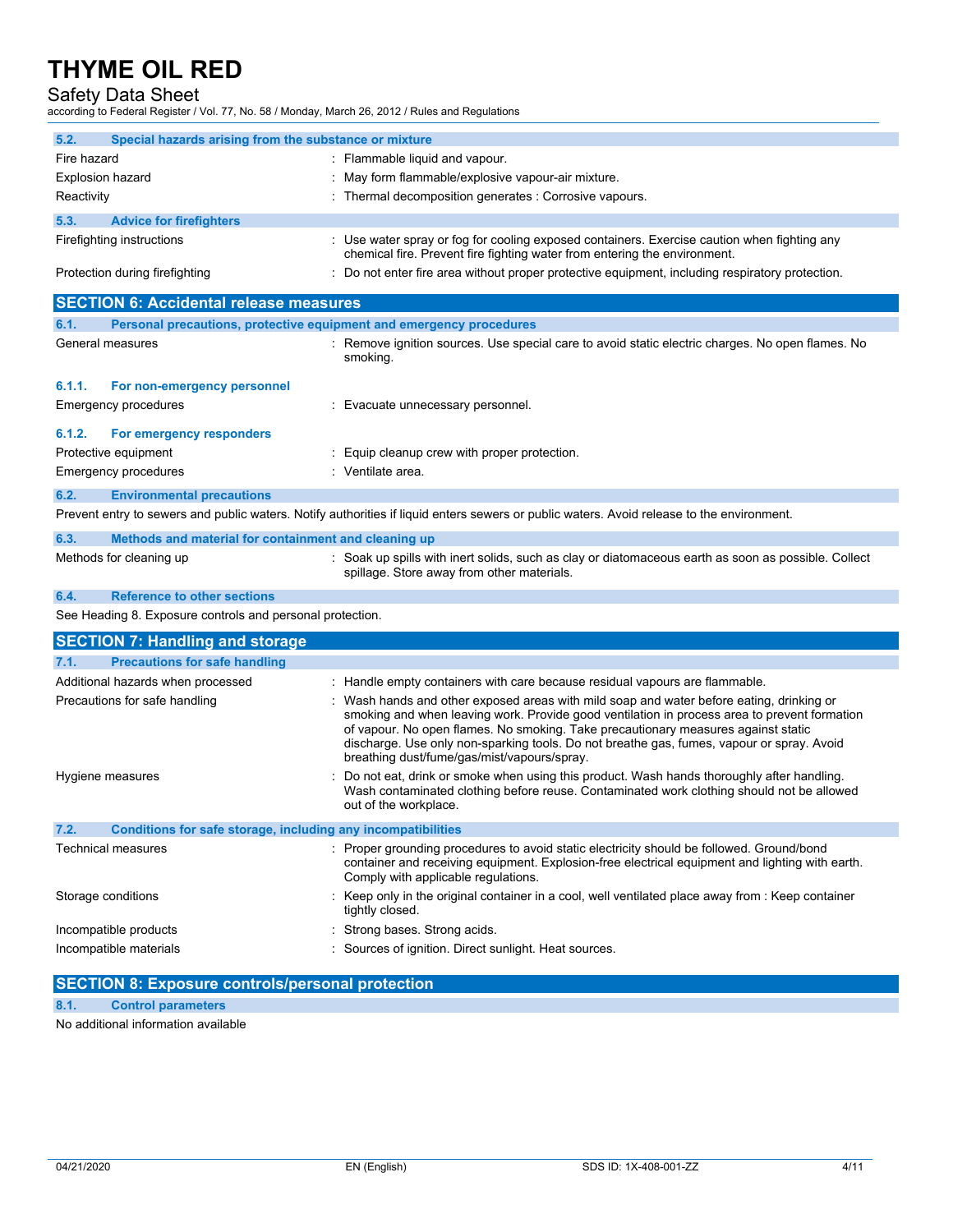### Safety Data Sheet

according to Federal Register / Vol. 77, No. 58 / Monday, March 26, 2012 / Rules and Regulations

| 8.2.              | <b>Exposure controls</b>      |                                                                                |
|-------------------|-------------------------------|--------------------------------------------------------------------------------|
|                   | Personal protective equipment | : Avoid all unnecessary exposure.                                              |
| Hand protection   |                               | : Wear protective gloves/protective clothing/eye protection protective gloves. |
| Eye protection    |                               | : Chemical goggles or face shield.                                             |
|                   | Skin and body protection      | : Wear suitable protective clothing.                                           |
|                   | Respiratory protection        | : [In case of inadequate ventilation] wear respiratory protection.             |
| Other information |                               | : Do not eat, drink or smoke during use.                                       |

## **SECTION 9: Physical and chemical properties 9.1. Information on basic physical and chemical properties** Physical state : Liquid Colour : Colourless Odour : characteristic Odour threshold **in the set of the set of the set of the set of the set of the set of the set of the set of the set of the set of the set of the set of the set of the set of the set of the set of the set of the set of the** pH : No data available Melting point **in the case of the case of the case of the case of the case of the case of the case of the case of the case of the case of the case of the case of the case of the case of the case of the case of the case of** Freezing point **in the case of the Contract Contract Contract Contract Contract Contract Contract Contract Contract Contract Contract Contract Contract Contract Contract Contract Contract Contract Contract Contract Contrac** Boiling point : No data available Flash point : 131 °F Relative evaporation rate (butylacetate=1) : No data available Flammability (solid, gas) : No data available Explosive limits **Explosive** limits **Explosive limits** and  $\blacksquare$  **No data available** Explosive properties **in the set of the COV** No data available Oxidising properties **in the Community Community** Contract and Community Contract and Community Community Community Community Community Community Community Community Community Community Community Community Community Commun Vapour pressure  $\cdot$  0.4 mm Hg 20°C Relative density in the set of the contract of the Relative density in the contract of the contract of the contract of the contract of the contract of the contract of the contract of the contract of the contract of the con Relative vapour density at 20 °C : No data available Solubility : Poorly soluble in water. Log Pow **:** No data available Auto-ignition temperature **interest and the Contract Contract Auto-** : No data available Decomposition temperature **interest and the Composition temperature** : No data available Viscosity : < 20.5 mm<sup>2</sup>/s Viscosity, kinematic **intervalse in the Contract Contract Contract Contract Contract Contract Contract Contract Contract Contract Contract Contract Contract Contract Contract Contract Contract Contract Contract Contract Co** Viscosity, dynamic **intervalse in the Contract of Contract Available** : No data available

#### **9.2. Other information**

No additional information available

### **SECTION 10: Stability and reactivity**

#### **10.1. Reactivity**

Thermal decomposition generates : Corrosive vapours.

#### **10.2. Chemical stability**

Flammable liquid and vapour. May form flammable/explosive vapour-air mixture.

#### **10.3. Possibility of hazardous reactions**

Not established.

#### **10.4. Conditions to avoid**

Extremely high or low temperatures. Open flame. Overheating. Direct sunlight. Heat. Sparks.

#### **10.5. Incompatible materials**

Strong acids. Strong bases.

#### **10.6. Hazardous decomposition products**

fume. Carbon monoxide. Carbon dioxide. May release flammable gases. Thermal decomposition generates : Corrosive vapours.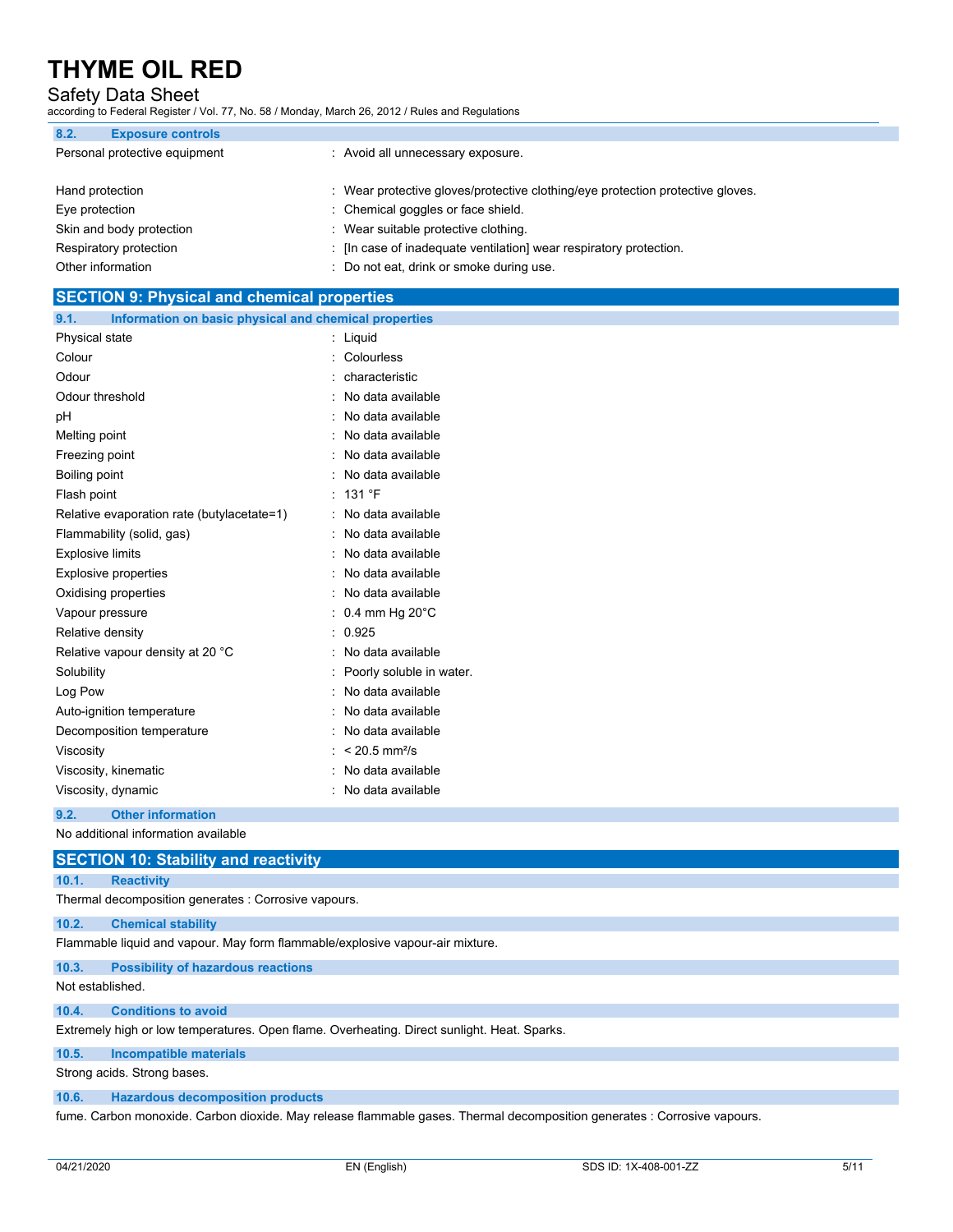## Safety Data Sheet

according to Federal Register / Vol. 77, No. 58 / Monday, March 26, 2012 / Rules and Regulations

| <b>SECTION 11: Toxicological information</b>  |                                                                                                                                     |  |
|-----------------------------------------------|-------------------------------------------------------------------------------------------------------------------------------------|--|
| 11.1.<br>Information on toxicological effects |                                                                                                                                     |  |
|                                               |                                                                                                                                     |  |
| Acute toxicity                                | : Not classified                                                                                                                    |  |
| <b>THYME OIL RED (8007-46-3)</b>              |                                                                                                                                     |  |
| ATE US (oral)                                 | 909.091 mg/kg bodyweight                                                                                                            |  |
| Thymol (89-83-8)                              |                                                                                                                                     |  |
| ATE US (oral)                                 | 500 mg/kg bodyweight                                                                                                                |  |
| Carvacrol (499-75-2)                          |                                                                                                                                     |  |
| ATE US (oral)                                 | 500 mg/kg bodyweight                                                                                                                |  |
|                                               |                                                                                                                                     |  |
| <b>TERPINENE ALPHA (99-86-5)</b>              |                                                                                                                                     |  |
| ATE US (oral)                                 | 500 mg/kg bodyweight                                                                                                                |  |
| <b>TERPINENE-4-OL (562-74-3)</b>              |                                                                                                                                     |  |
| ATE US (oral)                                 | 500 mg/kg bodyweight                                                                                                                |  |
| Skin corrosion/irritation                     | : Causes severe skin burns and eye damage.                                                                                          |  |
| Serious eye damage/irritation                 | Serious eye damage, category 1, implicit                                                                                            |  |
| Respiratory or skin sensitisation             | May cause an allergic skin reaction.                                                                                                |  |
| Germ cell mutagenicity                        | : Not classified                                                                                                                    |  |
|                                               | Based on available data, the classification criteria are not met                                                                    |  |
| Carcinogenicity                               | : Suspected of causing cancer.                                                                                                      |  |
|                                               |                                                                                                                                     |  |
| Myrcene (123-35-3)                            |                                                                                                                                     |  |
| IARC group                                    | 2B - Possibly carcinogenic to humans                                                                                                |  |
|                                               |                                                                                                                                     |  |
| Reproductive toxicity                         | : Not classified                                                                                                                    |  |
|                                               | Based on available data, the classification criteria are not met                                                                    |  |
| STOT-single exposure                          | : Not classified                                                                                                                    |  |
|                                               |                                                                                                                                     |  |
|                                               |                                                                                                                                     |  |
| STOT-repeated exposure                        | : Not classified                                                                                                                    |  |
|                                               |                                                                                                                                     |  |
|                                               |                                                                                                                                     |  |
| Aspiration hazard                             | : May be fatal if swallowed and enters airways.                                                                                     |  |
| Potential adverse human health effects and    | : Harmful if swallowed.                                                                                                             |  |
| symptoms                                      |                                                                                                                                     |  |
| Symptoms/effects after inhalation             | : May cause an allergic skin reaction.                                                                                              |  |
| Symptoms/effects after eye contact            | Causes serious eye damage.                                                                                                          |  |
| Symptoms/effects after ingestion              | Swallowing a small quantity of this material will result in serious health hazard. May be fatal if<br>swallowed and enters airways. |  |

|                 | <b>SECTION 12: Ecological information</b> |                                                                             |
|-----------------|-------------------------------------------|-----------------------------------------------------------------------------|
| 12.1.           | <b>Toxicity</b>                           |                                                                             |
| Ecology - water |                                           | : Harmful to aquatic life. Toxic to aquatic life with long lasting effects. |

| 12.2. | <b>Persistence and degradability</b> |                                                         |
|-------|--------------------------------------|---------------------------------------------------------|
|       | <b>THYME OIL RED (8007-46-3)</b>     |                                                         |
|       | Persistence and degradability        | May cause long-term adverse effects in the environment. |
|       | Thymol (89-83-8)                     |                                                         |
|       | Persistence and degradability        | May cause long-term adverse effects in the environment. |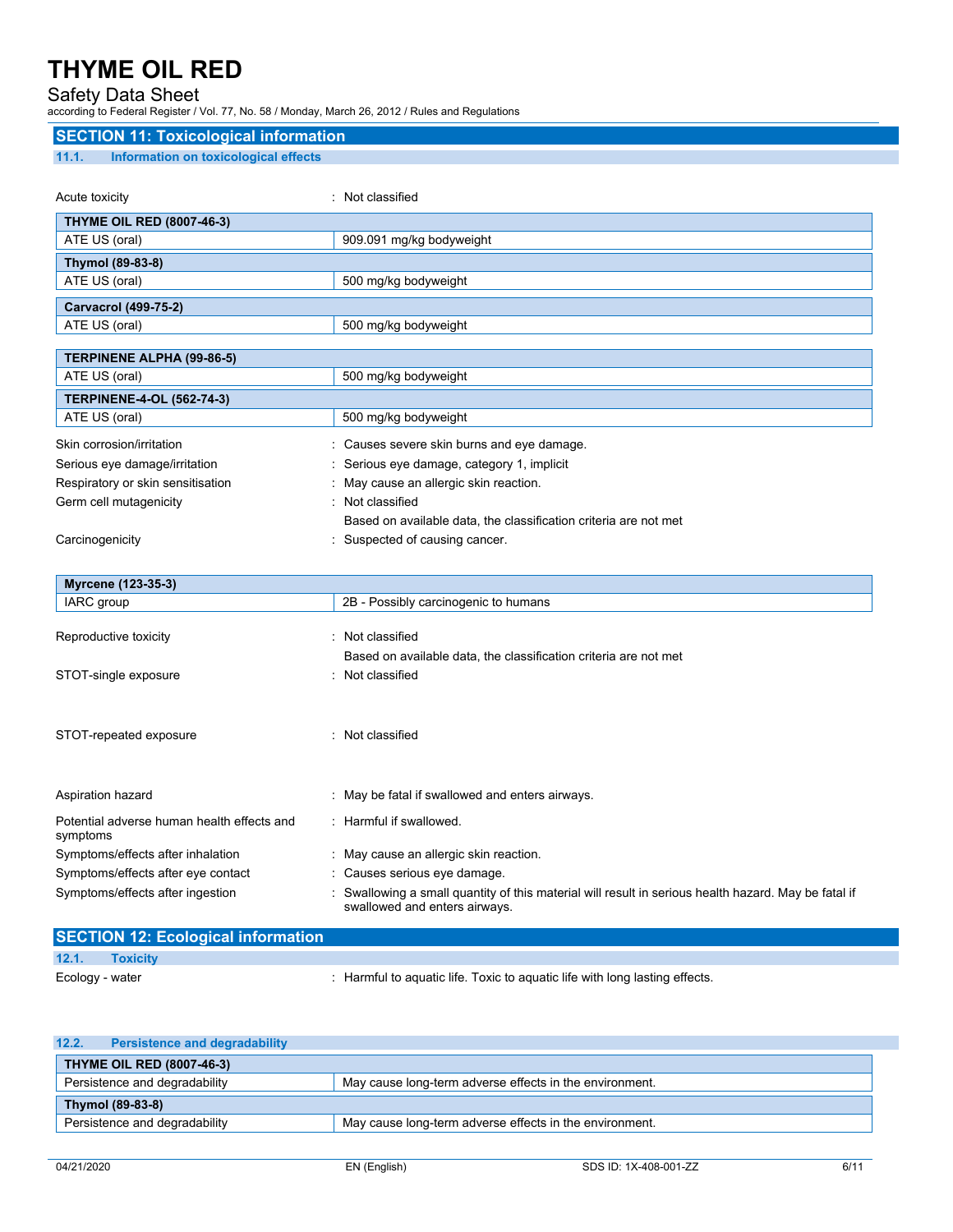## Safety Data Sheet

according to Federal Register / Vol. 77, No. 58 / Monday, March 26, 2012 / Rules and Regulations

| p-Cymene (99-87-6)                        |                                                                |
|-------------------------------------------|----------------------------------------------------------------|
| Persistence and degradability             | May cause long-term adverse effects in the environment.        |
| <b>Carvacrol (499-75-2)</b>               |                                                                |
| Persistence and degradability             | Biodegradability in water: no data available. Not established. |
| Linalool (78-70-6)                        |                                                                |
| Persistence and degradability             | Not established.                                               |
| CARYOPHYLLENE (87-44-5)                   |                                                                |
| Persistence and degradability             | Not established.                                               |
| Myrcene (123-35-3)                        |                                                                |
| Persistence and degradability             | No data available. Not established.                            |
| <b>TERPINENE ALPHA (99-86-5)</b>          |                                                                |
| Persistence and degradability             | May cause long-term adverse effects in the environment.        |
| <b>TERPINENE-4-OL (562-74-3)</b>          |                                                                |
| Persistence and degradability             | Not established.                                               |
| <b>GAMMA TERPINENE (99-85-4)</b>          |                                                                |
| Persistence and degradability             | Not established.                                               |
| alpha-Pinene (80-56-8)                    |                                                                |
| Persistence and degradability             | Not established.                                               |
| 12.3.<br><b>Bioaccumulative potential</b> |                                                                |
| <b>THYME OIL RED (8007-46-3)</b>          |                                                                |
| Bioaccumulative potential                 | Not established.                                               |
| Thymol (89-83-8)                          |                                                                |
| Bioaccumulative potential                 | Not established.                                               |
| p-Cymene (99-87-6)                        |                                                                |
| Bioaccumulative potential                 | Not established.                                               |
| <b>Carvacrol (499-75-2)</b>               |                                                                |
| Log Pow                                   | 3.49                                                           |
| Bioaccumulative potential                 | Not established.                                               |
| Linalool (78-70-6)                        |                                                                |
| Bioaccumulative potential                 | Not established.                                               |
| CARYOPHYLLENE (87-44-5)                   |                                                                |
| Bioaccumulative potential                 | Not established.                                               |
| Myrcene (123-35-3)                        |                                                                |
| Bioaccumulative potential                 | No data available. Not established.                            |
| <b>TERPINENE ALPHA (99-86-5)</b>          |                                                                |
| Bioaccumulative potential                 | Not established.                                               |
| <b>TERPINENE-4-OL (562-74-3)</b>          |                                                                |
| Bioaccumulative potential                 | Not established.                                               |
| <b>GAMMA TERPINENE (99-85-4)</b>          |                                                                |
| Bioaccumulative potential                 | Not established.                                               |
| alpha-Pinene (80-56-8)                    |                                                                |
| Bioaccumulative potential                 | Not established.                                               |
| 12.4.<br><b>Mobility in soil</b>          |                                                                |

No additional information available

#### **12.5. Other adverse effects**

Other information **contact to the environment.** : Avoid release to the environment.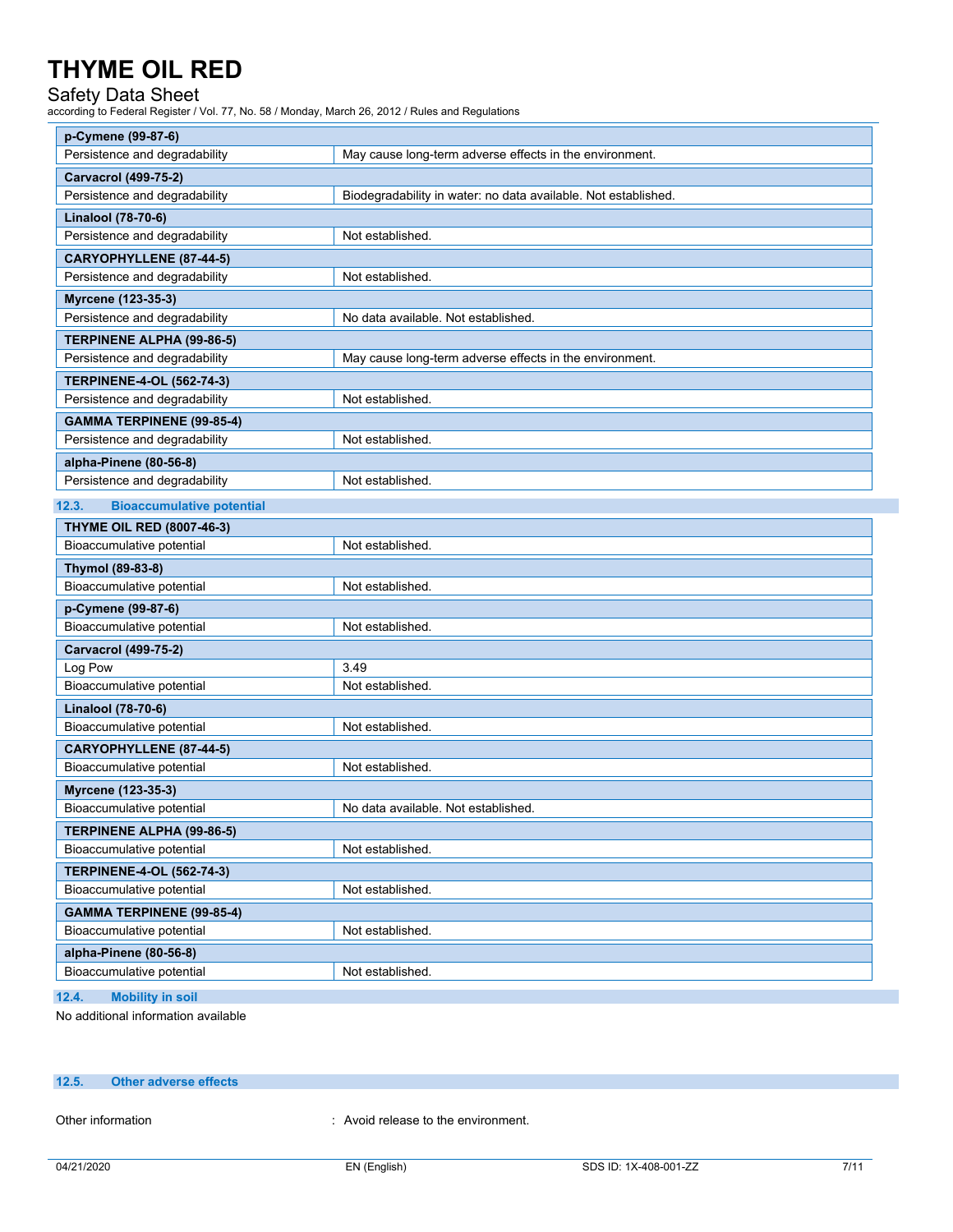## Safety Data Sheet

according to Federal Register / Vol. 77, No. 58 / Monday, March 26, 2012 / Rules and Regulations

| <b>SECTION 13: Disposal considerations</b>                                                                                               |                                                                                                                                                                                                                                                                                                                                                                                                                                                                                                                                                                                                                                                                                                                                                                                                                                                                                                                                                                                                                                                                                                                                                                                                                                                                                                                                                                                                                                                                                               |
|------------------------------------------------------------------------------------------------------------------------------------------|-----------------------------------------------------------------------------------------------------------------------------------------------------------------------------------------------------------------------------------------------------------------------------------------------------------------------------------------------------------------------------------------------------------------------------------------------------------------------------------------------------------------------------------------------------------------------------------------------------------------------------------------------------------------------------------------------------------------------------------------------------------------------------------------------------------------------------------------------------------------------------------------------------------------------------------------------------------------------------------------------------------------------------------------------------------------------------------------------------------------------------------------------------------------------------------------------------------------------------------------------------------------------------------------------------------------------------------------------------------------------------------------------------------------------------------------------------------------------------------------------|
| 13.1.<br><b>Waste treatment methods</b>                                                                                                  |                                                                                                                                                                                                                                                                                                                                                                                                                                                                                                                                                                                                                                                                                                                                                                                                                                                                                                                                                                                                                                                                                                                                                                                                                                                                                                                                                                                                                                                                                               |
| Product/Packaging disposal recommendations                                                                                               | : Dispose in a safe manner in accordance with local/national regulations. Dispose in a safe<br>manner in accordance with local/national regulations.                                                                                                                                                                                                                                                                                                                                                                                                                                                                                                                                                                                                                                                                                                                                                                                                                                                                                                                                                                                                                                                                                                                                                                                                                                                                                                                                          |
| Additional information                                                                                                                   | Handle empty containers with care because residual vapours are flammable.                                                                                                                                                                                                                                                                                                                                                                                                                                                                                                                                                                                                                                                                                                                                                                                                                                                                                                                                                                                                                                                                                                                                                                                                                                                                                                                                                                                                                     |
| Ecology - waste materials                                                                                                                | : Avoid release to the environment. Hazardous waste due to toxicity.                                                                                                                                                                                                                                                                                                                                                                                                                                                                                                                                                                                                                                                                                                                                                                                                                                                                                                                                                                                                                                                                                                                                                                                                                                                                                                                                                                                                                          |
| <b>SECTION 14: Transport information</b>                                                                                                 |                                                                                                                                                                                                                                                                                                                                                                                                                                                                                                                                                                                                                                                                                                                                                                                                                                                                                                                                                                                                                                                                                                                                                                                                                                                                                                                                                                                                                                                                                               |
| <b>Department of Transportation (DOT)</b><br>In accordance with DOT<br>Transport document description                                    | : UN2924 Flammable liquids, corrosive, n.o.s., 3 (8), III                                                                                                                                                                                                                                                                                                                                                                                                                                                                                                                                                                                                                                                                                                                                                                                                                                                                                                                                                                                                                                                                                                                                                                                                                                                                                                                                                                                                                                     |
| UN-No.(DOT)<br>Proper Shipping Name (DOT)<br>Class (DOT)<br>Hazard labels (DOT)                                                          | : UN2924<br>Flammable liquids, corrosive, n.o.s.<br>3 - Class 3 - Flammable and combustible liquid 49 CFR 173.120<br>3 - Flammable liquid<br>8 - Corrosive<br><b>CORROSIVE</b>                                                                                                                                                                                                                                                                                                                                                                                                                                                                                                                                                                                                                                                                                                                                                                                                                                                                                                                                                                                                                                                                                                                                                                                                                                                                                                                |
| Packing group (DOT)<br>Dangerous for the environment<br>Marine pollutant                                                                 | : III - Minor Danger<br>: Yes<br>: Yes (THYMOL)                                                                                                                                                                                                                                                                                                                                                                                                                                                                                                                                                                                                                                                                                                                                                                                                                                                                                                                                                                                                                                                                                                                                                                                                                                                                                                                                                                                                                                               |
| DOT Packaging Non Bulk (49 CFR 173.xxx)<br>DOT Packaging Bulk (49 CFR 173.xxx)<br>DOT Symbols<br>DOT Special Provisions (49 CFR 172.102) | : 203<br>: 242<br>: G - Identifies PSN requiring a technical name<br>$\div$ B1 - If the material has a flash point at or above 38 C (100 F) and below 93 C (200 F), then the<br>bulk packaging requirements of 173.241 of this subchapter are applicable. If the material has a<br>flash point of less than 38 C (100 F), then the bulk packaging requirements of 173.242 of this<br>subchapter are applicable.<br>IB3 - Authorized IBCs: Metal (31A, 31B and 31N); Rigid plastics (31H1 and 31H2); Composite<br>(31HZ1 and 31HA2, 31HB2, 31HN2, 31HD2 and 31HH2). Additional Requirement: Only liquids<br>with a vapor pressure less than or equal to 110 kPa at 50 C (1.1 bar at 122 F), or 130 kPa at 55<br>C (1.3 bar at 131 F) are authorized, except for UN2672 (also see Special Provision IP8 in Table<br>2 for UN2672).<br>T7 - 4 178.274(d)(2) Normal 178.275(d)(3)<br>TP1 - The maximum degree of filling must not exceed the degree of filling determined by the<br>following: Degree of filling = $97 / (1 + a (tr - tf))$ Where: tr is the maximum mean bulk<br>temperature during transport, and if is the temperature in degrees celsius of the liquid during<br>filling.<br>TP28 - A portable tank having a minimum test pressure of 2.65 bar (265 kPa) may be used<br>provided the calculated test pressure is 2.65 bar or less based on the MAWP of the hazardous<br>material, as defined in 178.275 of this subchapter, where the test pressure is 1.5 times the<br>MAWP. |
| DOT Packaging Exceptions (49 CFR 173.xxx)                                                                                                | : 150                                                                                                                                                                                                                                                                                                                                                                                                                                                                                                                                                                                                                                                                                                                                                                                                                                                                                                                                                                                                                                                                                                                                                                                                                                                                                                                                                                                                                                                                                         |
| DOT Quantity Limitations Passenger aircraft/rail : 5 L<br>(49 CFR 173.27)                                                                |                                                                                                                                                                                                                                                                                                                                                                                                                                                                                                                                                                                                                                                                                                                                                                                                                                                                                                                                                                                                                                                                                                                                                                                                                                                                                                                                                                                                                                                                                               |
| DOT Quantity Limitations Cargo aircraft only (49 : 60 L<br>CFR 175.75)                                                                   |                                                                                                                                                                                                                                                                                                                                                                                                                                                                                                                                                                                                                                                                                                                                                                                                                                                                                                                                                                                                                                                                                                                                                                                                                                                                                                                                                                                                                                                                                               |
| DOT Vessel Stowage Location                                                                                                              | : A - The material may be stowed "on deck" or "under deck" on a cargo vessel and on a<br>passenger vessel.                                                                                                                                                                                                                                                                                                                                                                                                                                                                                                                                                                                                                                                                                                                                                                                                                                                                                                                                                                                                                                                                                                                                                                                                                                                                                                                                                                                    |
| DOT Vessel Stowage Other                                                                                                                 | : 40 - Stow "clear of living quarters"                                                                                                                                                                                                                                                                                                                                                                                                                                                                                                                                                                                                                                                                                                                                                                                                                                                                                                                                                                                                                                                                                                                                                                                                                                                                                                                                                                                                                                                        |
| Emergency Response Guide (ERG) Number                                                                                                    | : 132                                                                                                                                                                                                                                                                                                                                                                                                                                                                                                                                                                                                                                                                                                                                                                                                                                                                                                                                                                                                                                                                                                                                                                                                                                                                                                                                                                                                                                                                                         |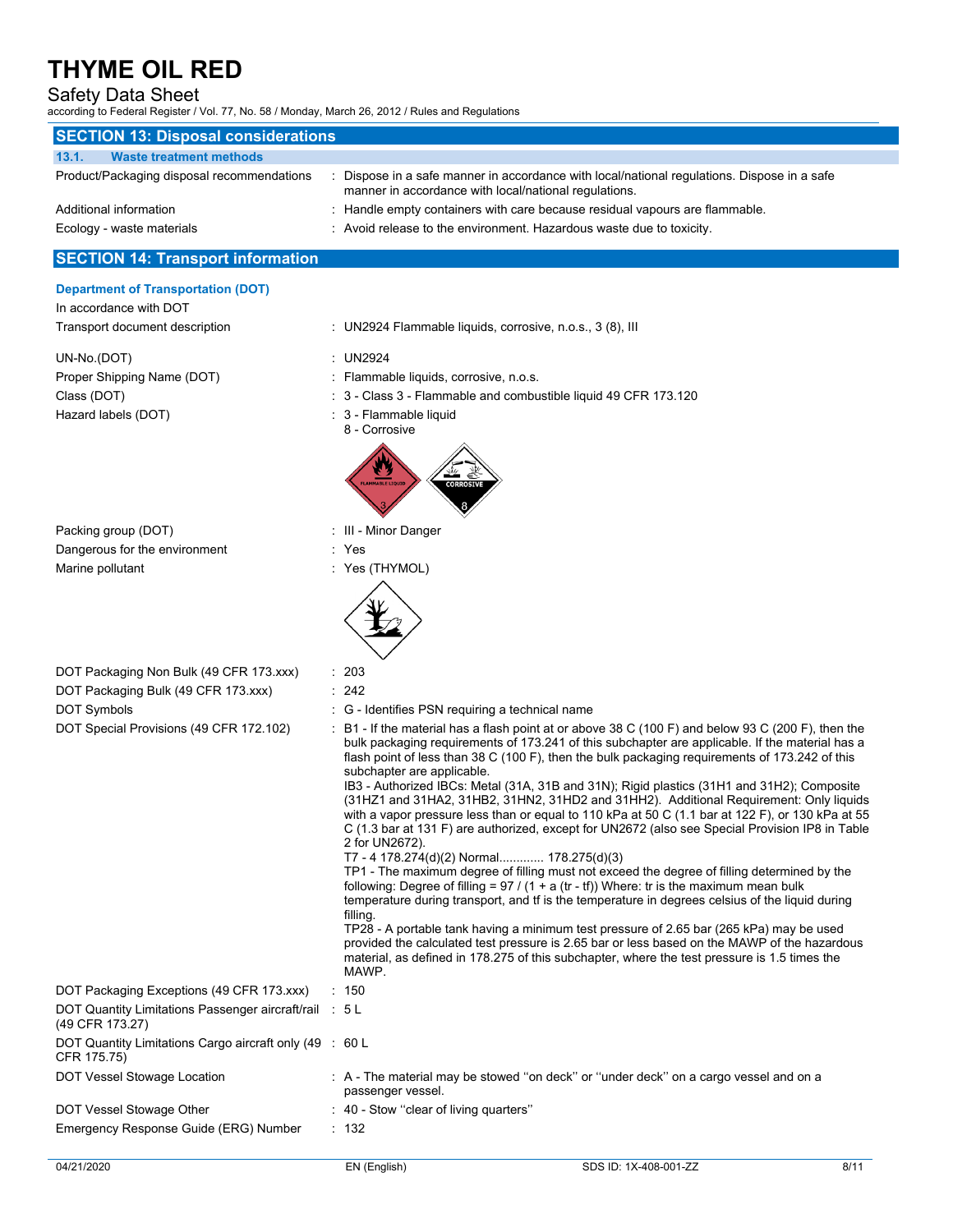## Safety Data Sheet

according to Federal Register / Vol. 77, No. 58 / Monday, March 26, 2012 / Rules and Regulations

Other information **contains the container of the Container**  $\sim$  No supplementary information available.

#### **Transportation of Dangerous Goods**

Passenger Carrying Road Vehicle or Passenger : III Carrying Railway Vehicle Index

### **Transport by sea**

| UN-No. (IMDG)                                                                                       | : 2924                                   |
|-----------------------------------------------------------------------------------------------------|------------------------------------------|
| Proper Shipping Name (IMDG)                                                                         | : FLAMMABLE LIQUID, CORROSIVE, N.O.S.    |
| Class (IMDG)                                                                                        | : 3 - Flammable liquids                  |
| Packing group (IMDG)                                                                                | : III - substances presenting low danger |
| MFAG-No                                                                                             | : 132                                    |
| Air transport                                                                                       |                                          |
| UN-No. (IATA)                                                                                       | : 2924                                   |
| Proper Shipping Name (IATA)                                                                         | : Flammable liquid, corrosive, n.o.s.    |
| $Cl$ $Cl$ $Cl$ $Cl$ $Cl$ $Cl$ $Cl$ $Cl$ $Cl$ $Cl$ $Cl$ $Cl$ $Cl$ $Cl$ $Cl$ $Cl$ $Cl$ $Cl$ $Cl$ $Cl$ | $\cdot$ 2 - Flammable Liquide            |

| Class (IATA)          | : 3 - Flammable Liquids |
|-----------------------|-------------------------|
| Packing group (IATA)  | : III - Minor Danger    |
| Civil Aeronautics Law | : Flammable liquids     |

## **SECTION 15: Regulatory information**

| <b>15.1. US Federal regulations</b>                                       |
|---------------------------------------------------------------------------|
| <b>THYME OIL RED (8007-46-3)</b>                                          |
| Listed on the United States TSCA (Toxic Substances Control Act) inventory |
| Thymol (89-83-8)                                                          |
| Listed on the United States TSCA (Toxic Substances Control Act) inventory |
| p-Cymene (99-87-6)                                                        |
| Listed on the United States TSCA (Toxic Substances Control Act) inventory |
| <b>Carvacrol (499-75-2)</b>                                               |
| Listed on the United States TSCA (Toxic Substances Control Act) inventory |
| Linalool (78-70-6)                                                        |
| Listed on the United States TSCA (Toxic Substances Control Act) inventory |
| <b>CARYOPHYLLENE (87-44-5)</b>                                            |
| Listed on the United States TSCA (Toxic Substances Control Act) inventory |
| Myrcene (123-35-3)                                                        |
| Listed on the United States TSCA (Toxic Substances Control Act) inventory |
| <b>TERPINENE ALPHA (99-86-5)</b>                                          |
| Listed on the United States TSCA (Toxic Substances Control Act) inventory |
| <b>Borneol (507-70-0)</b>                                                 |
| Listed on the United States TSCA (Toxic Substances Control Act) inventory |
| <b>TERPINENE-4-OL (562-74-3)</b>                                          |
| Listed on the United States TSCA (Toxic Substances Control Act) inventory |
| +d-Limonene (5989-27-5)                                                   |
| Listed on the United States TSCA (Toxic Substances Control Act) inventory |
| <b>GAMMA TERPINENE (99-85-4)</b>                                          |
| Listed on the United States TSCA (Toxic Substances Control Act) inventory |
| alpha-Pinene (80-56-8)                                                    |
| Listed on the United States TSCA (Toxic Substances Control Act) inventory |
| 15.2. International regulations                                           |

### **CANADA**

No additional information available

**p-Cymene (99-87-6)**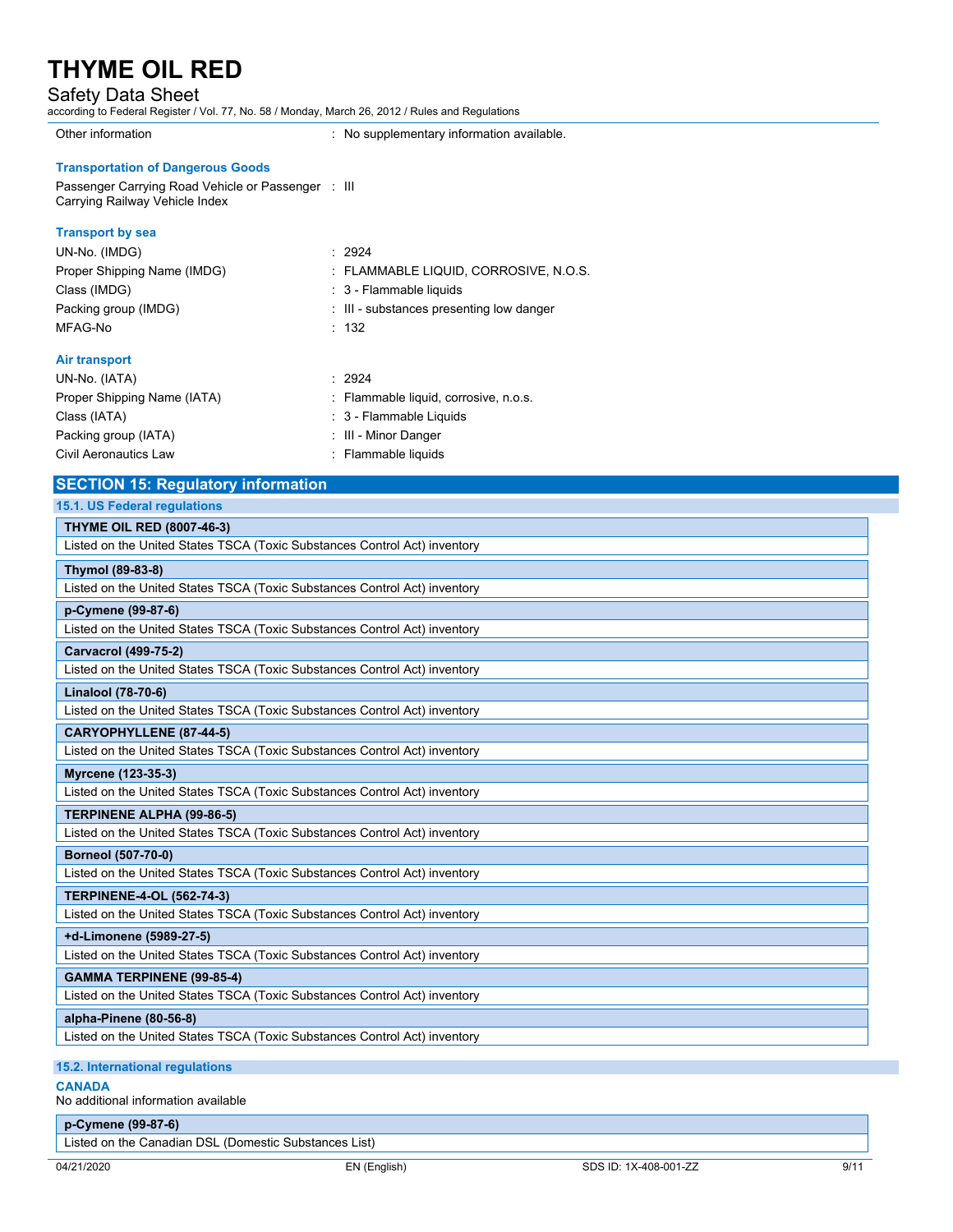## Safety Data Sheet

according to Federal Register / Vol. 77, No. 58 / Monday, March 26, 2012 / Rules and Regulations

| Carvacrol (499-75-2)                                  |
|-------------------------------------------------------|
| Listed on the Canadian DSL (Domestic Substances List) |
| Linalool (78-70-6)                                    |
| Listed on the Canadian DSL (Domestic Substances List) |
| <b>CARYOPHYLLENE (87-44-5)</b>                        |
| Listed on the Canadian DSL (Domestic Substances List) |
| Myrcene (123-35-3)                                    |
| Listed on the Canadian DSL (Domestic Substances List) |
|                                                       |
| alpha-Pinene (80-56-8)                                |
| Listed on the Canadian DSL (Domestic Substances List) |

#### **EU-Regulations**

No additional information available

#### **National regulations**

| $23 - 35 - 3'$<br>Mvr<br>cene .                                                          |
|------------------------------------------------------------------------------------------|
| Listed on IARC /<br>.v for '<br>Cancer<br>, Research<br>or<br>; (International<br>Agency |

#### **15.3. US State regulations**

| Myrcene (123-35-3)                                          |                                                                   |                                                                              |                                                                            |                                     |
|-------------------------------------------------------------|-------------------------------------------------------------------|------------------------------------------------------------------------------|----------------------------------------------------------------------------|-------------------------------------|
| U.S. - California -<br>Proposition 65 -<br>Carcinogens List | U.S. - California -<br>Proposition 65 -<br>Developmental Toxicity | U.S. - California -<br>Proposition 65 -<br>Reproductive Toxicity -<br>Female | U.S. - California -<br>Proposition 65 -<br>Reproductive Toxicity -<br>Male | No significant risk<br>level (NSRL) |
| Yes                                                         | No                                                                | No                                                                           | No                                                                         |                                     |

### **p-Cymene (99-87-6)**

U.S. - Pennsylvania - RTK (Right to Know) List

#### **Borneol (507-70-0)**

- U.S. New Jersey Right to Know Hazardous Substance List
- U.S. Pennsylvania RTK (Right to Know) List

**SECTION 16: Other information**

#### **alpha-Pinene (80-56-8)**

U.S. - New Jersey - Right to Know Hazardous Substance List U.S. - Pennsylvania - RTK (Right to Know) List

| Revision date     | : 04/17/2019                                                                                                                                                                                                                                                                             |
|-------------------|------------------------------------------------------------------------------------------------------------------------------------------------------------------------------------------------------------------------------------------------------------------------------------------|
| Data sources      | : REGULATION (EC) No 1272/2008 OF THE EUROPEAN PARLIAMENT AND OF THE<br>COUNCIL of 16 December 2008 on classification, labelling and packaging of substances and<br>mixtures, amending and repealing Directives 67/548/EEC and 1999/45/EC, and amending<br>Regulation (EC) No 1907/2006. |
| Other information | : None.                                                                                                                                                                                                                                                                                  |